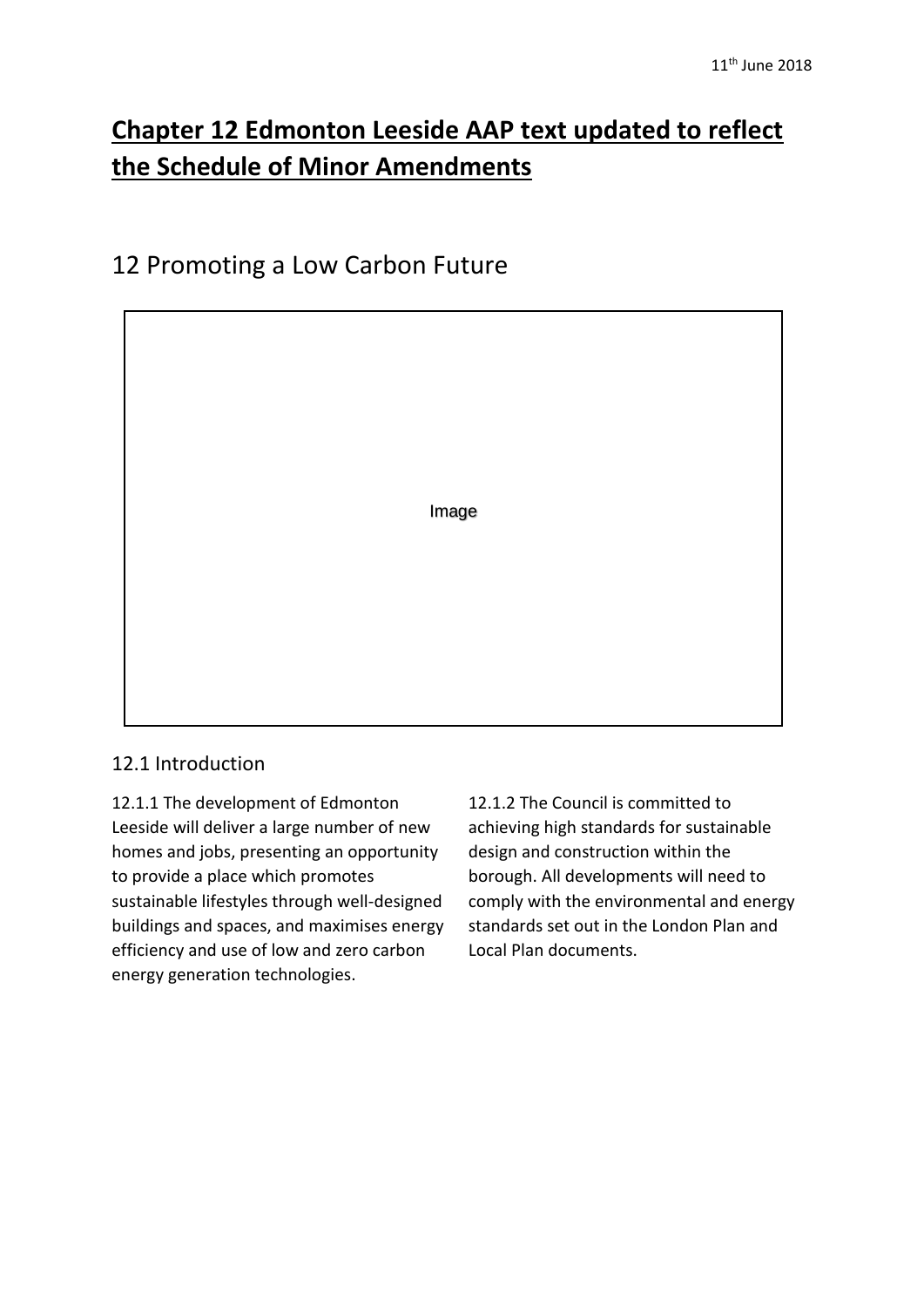#### **Approaches to Carbon Reduction**

12.1.3 Developments at Edmonton Leeside must demonstrate how the proposal minimises energy-related CO2 emissions through use of carbon saving technologies and approaches. For heat, where this cannot be via the connection top a heat network, then this could include for example solar thermal panels and ground source heat pumps.

#### **Decentralised Energy Networks**

12.1.4 Large scale decentralised energy networks offer an affordable way of achieving low carbon energy supply in densely populated urban areas, meeting domestic, commercial and some industrial space heating and domestic hot water requirements. This is achieved through the supply of low cost low carbon sources of heat (for example waste heat from power stations and heat generated from highly efficient gas combined heat and power engines) distributed at scale as hot water conveyed via highly insulated underground pipes.

12.1.5 Benefits of decentralised energy for local people and businesses include:

• Protection against future energy price rises;

• Durable cost and carbon savings – with potential knock-on benefits for inward investment, business advantage and job creation;

• Security of energy supply.

12.1.6 Lee Valley Heat Network Ltd has shown that a network is viable and could be extended over time. The EcoPark site has been identified as the preferred location for an energy centre to provide low carbon heat to a 'core network' to serve the Edmonton Leeside area. Planning policy development plays a key role in supporting the delivery and expansion of the network.

12.1.7 There is also the potential to use the waterways in Edmonton Leeside to cool buildings, particularly for waterside businesses with a significant cooling demand (for example those with data centres). This would involve using canal water and heat exchange technology to provide a more sustainable alternative to traditional air conditioning, reducing local businesses' energy bills and carbon dioxide emissions. The Canal & River Trust is promoting the use of such schemes and there are already examples of buildings using waterways for 'free cooling', such as GlaxoSmithKline's canal-side headquarters in Brentford, the Mailbox mixed use city centre development in Birmingham and the Hepworth Gallery in Wakefield. This AAP supports the use of such innovative and sustainable solutions, subject to consent from the Environment Agency.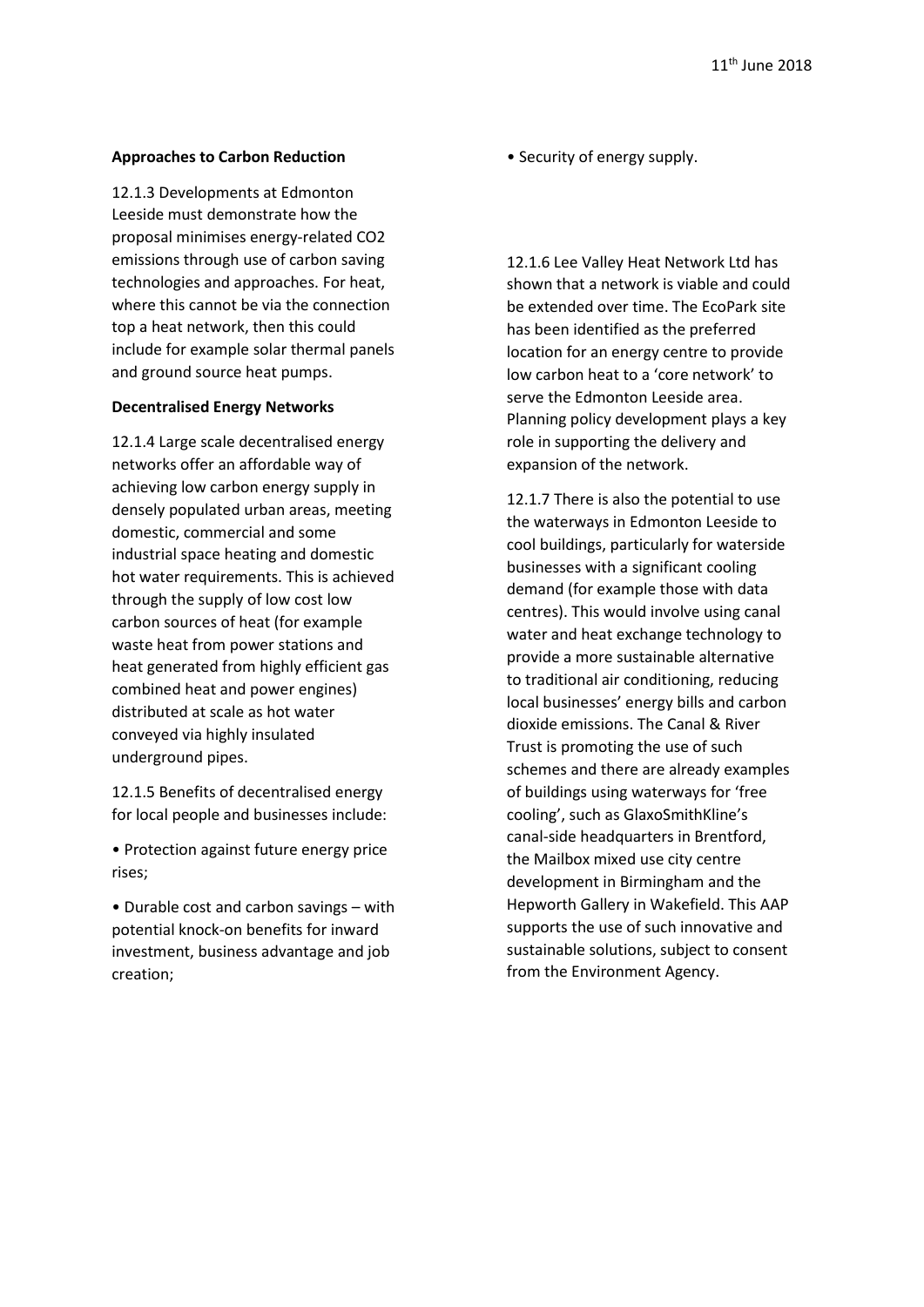## 12.2 Policy Context

Policy context for decentralised energy & managing flood risk

| London Plan (2016)                                                                   | Policy 5.5 Decentralised Energy Networks<br>Policy 5.6 Decentralised Energy in Development Proposals<br>Paragraph 5.9a (relates to Policy 5.1 Climate Change Mitigation)<br>Paragraph 5.32 (relates to Policy 5.5 Decentralised Energy<br>Networks)<br>Paragraph 5.32 (relates to Policy 5.5 Decentralised Energy<br>Networks) |
|--------------------------------------------------------------------------------------|--------------------------------------------------------------------------------------------------------------------------------------------------------------------------------------------------------------------------------------------------------------------------------------------------------------------------------|
| <b>Upper Lee Valley</b><br><b>Opportunity Area Planning</b><br>Framework (July 2013) | Objective 6 - A Lee Valley Heat Network linked to the Edmonton Eco<br>Park                                                                                                                                                                                                                                                     |
| <b>Enfield Core Strategy (Nov</b><br>2010)                                           | Core Policy 20 Sustainable Energy Use and Energy Infrastructure                                                                                                                                                                                                                                                                |
| Document (2014)                                                                      | Development Management   DMD 52 Decentralised Energy Networks                                                                                                                                                                                                                                                                  |
| <b>Other Sources</b>                                                                 | National Planning Policy Framework (2012)<br><b>Edmonton EcoPark SPD</b><br>Meridian Water Masterplan (2013)<br>Discover Central Leeside: Towards a draft Area Action Plan (2012)<br>Decentralised Energy Network Technical Specification SPD                                                                                  |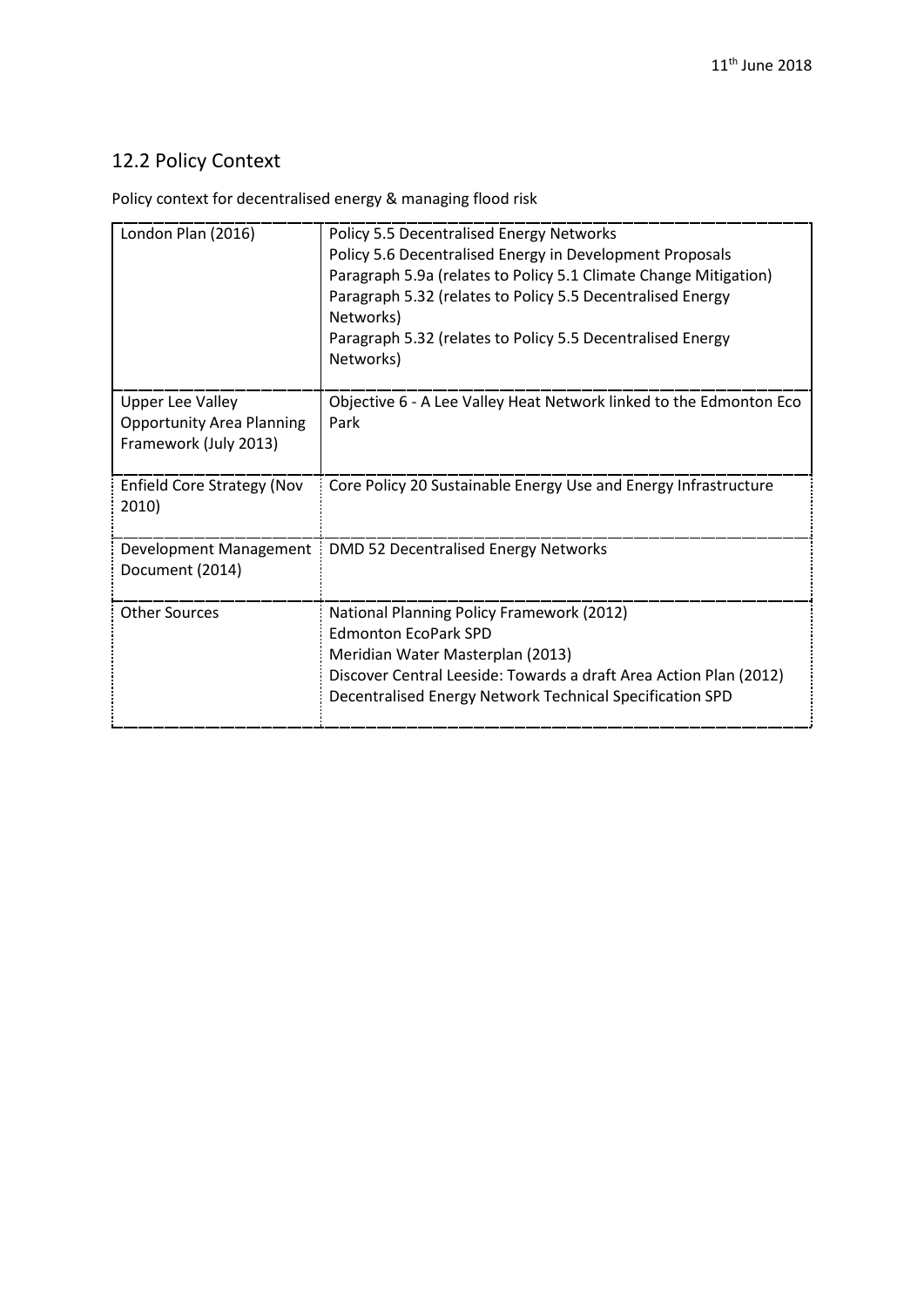### **12.3 Decentralised Energy**

12.3.1 The Council has created Lee Valley Heat Network Operating Ltd (LVHN Ltd), trading as energetik, which was officially launched in July 2014 to deliver the Meridian Water, Arnos Grove, Ponders End and Oakwood Heat Networks. Research demonstrates that there is a unique opportunity to deliver a commercially sustainable decentralised energy network that would put the Upper Lee Valley at the forefront of energy production in London.

12.3.2 The Meridian Water Heat Network (MWHN) will initially use a combination of heat from combined heat and power plants (CHP) and then heat from the new Energy Recovery Facility (ERF) at the Edmonton EcoPark when it is operational, predicted to be 2025. MWHN will move energy in the form of hot water through a system of pipes to buildings and industry across the Lee Valley, including the Meridian Water development, a westward extension to Meridian Water and Edmonton Green. Over time the network has the potential to connect additional heat sources and heat demands elsewhere in the Lee Valley and, with the agreement of neighbouring Councils, links into other London Boroughs.

#### **The EcoPark site and the MWHN**

12.3.4 Key issues for policy on heat networks include the establishment of an energy centre on the EcoPark site; delivering a network route linking the EcoPark energy centre to the Meridian Water development; and delivering future connections to other suitable developments within the Lee Valley. Further details on the wider requirements for the EcoPark site are provided in Chapter 8.

12.3.5 The principal requirement for the future development of the EcoPark is to treat waste in the most sustainable way possible; however, the treatment of waste also

presents a significant opportunity to generate additional community benefits through the provision of heat. For this reason the EcoPark has been identified as the key low carbon heat source for initial development of the MWHN. The waste management infrastructure requirements of the EcoPark site are subject to the DCO which was granted by the Secretary of State. Energetik is seeking a heat supply agreement and lease at the EcoPark. It should be noted that the Energy Recovery Facility permitted by the grant of the DCO does not refer to the energy centre proposed by the Lee Valley Heat Network Ltd.

12.3.6 The Meridian Water Heat Network will have an energy centre at the EcoPark to supply low carbon heat via a network to Meridian Water and beyond. Subject to the new ERF being delivered to programmed completion in 2025, heat from the ERF will be captured and transferred to LVHN Ltd's energy centre at the EcoPark to provide very low carbon heat. Plant will be installed in a phased manner to meet customer heat demand and ultimately be capable of suppling in excess of 30,000 homes.

#### **Creating a resilient network**

12.3.8 The Energetik energy centre, the EcoPark, and the network will be designed to be resilient and energy efficient. In the unlikely event that the network cannot supply heat due to the need for maintenance, temporary boiler connections will be included within the network at each development. This will future-proof large developments for emergency backup and help make connection to the network more appealing for existing and new buildings, especially if it negates the need to install back-up boilers on site, thereby freeing up funds and space for other purposes.

12.3.9 The early phases of the heat network should aim for delivery at the same time as the initial phases of the Meridian Water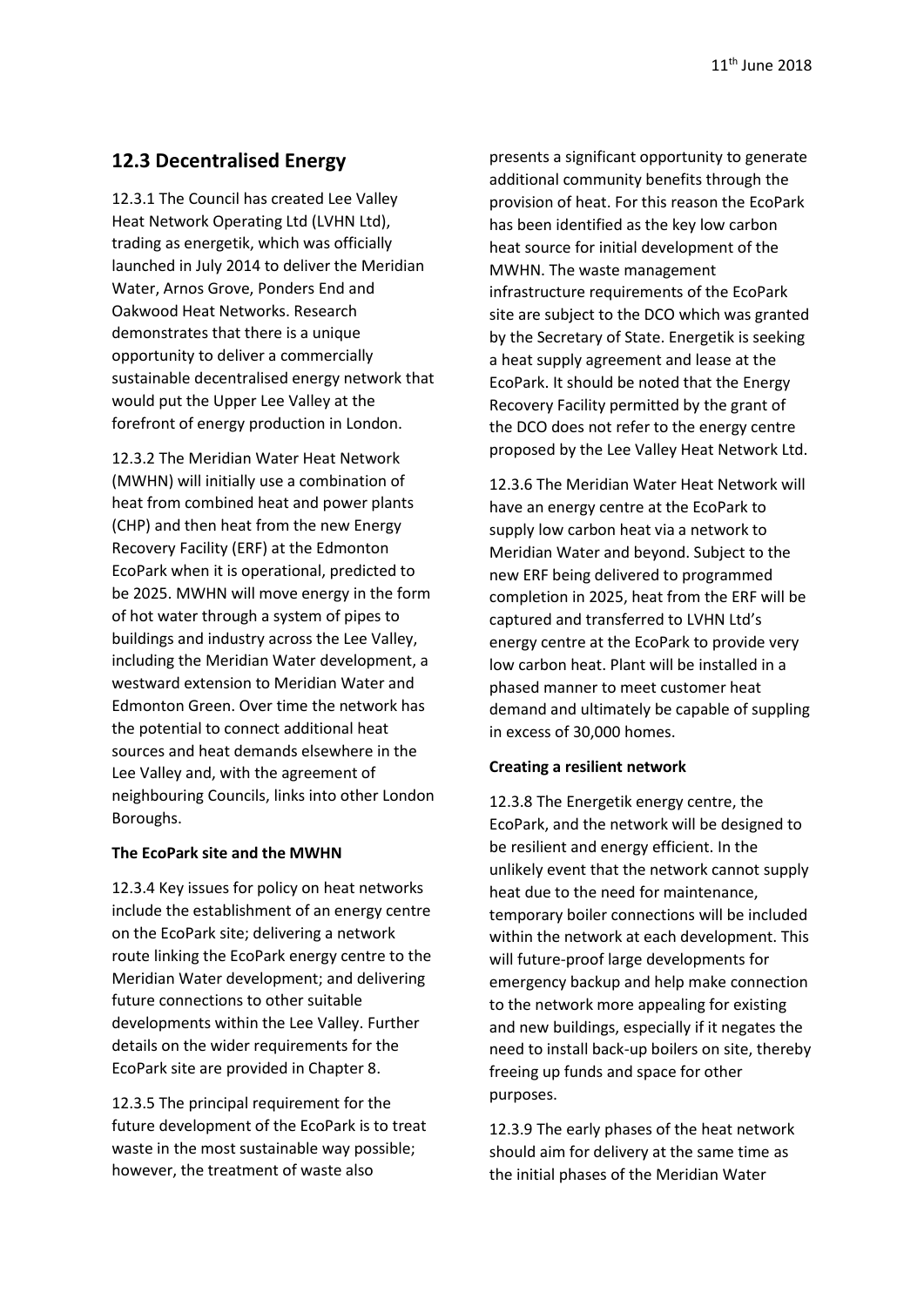development so that all new developments can connect directly to the local heat network as a source of heat. This will avoid developments being 'locked in' to alternative heat generation solutions, which would reduce/delay the benefits delivered by the network.

12.3.10 The Council will take into account the design standards and specifications for district energy networks set out in the DEN SPD and the Mayor of London's 'London Heat Network Manual' (2014, or as updated) in the implementation of the MWHN, and the determination of relevant planning applications. Where connection to an existing or future decentralised energy network is feasible and viable, a commitment to a connection may be secured via a legal agreement. The connection charge may take into account the cost of a temporary onsite boiler where this is deemed appropriate to facilitate connection to the MWHN.

#### **Delivery of the Heat Network**

12.3.11 Easements will be required with land owners to allow the heating network pipes to be routed underground from the EcoPark to developments. The typical width of the twin pipe installation will be between 1.0m and 2.2m, depending on proximity to the Eco Park site, and a further Zone of Influence of 1.5m is required each side of the pipework, creating a width of between 4.0m and 5.2m (depending on proximity to the Eco Park). The Zone of Influence, like other utilities, is a protective zone that restricts excavation work without

the prior permission of MWHN to prevent the inadvertent risk of damage to MWHN assets. In addition, on one side of the pipework a further 3.5m of unrestricted space is required as an Access Corridor for as much of the length of pipe that is reasonable possible. The Access Corridor is to allow plant equipment to be used in order to install, repair, maintain, inspect, and replace the pipework. The Zone of Influence and Access Corridor does not prevent other services from being located underground in these areas as long as they are horizontally separated by a minimum 600mm from the network pipes. Smaller separation distances may be acceptable with the prior written permission of MWHN.

12.3.12 In the unlikely event of agreements with landowners not being reached, or being unlikely to be reached, and implementation being delayed beyond the Council's reasonable expectation, the Council may intervene directly. This would entail the Council undertaking a more significant role in land acquisition and assembly, potentially through the use of compulsory purchase order powers and/or direct delivery through partnerships with developers to secure land for the necessary infrastructure to deliver the MWHN.

12.3.13 Energetik will seek individual planning consents for the heat network and its expansion to provide maximum flexibility with regard to its final route to meet the requirements of connecting developments.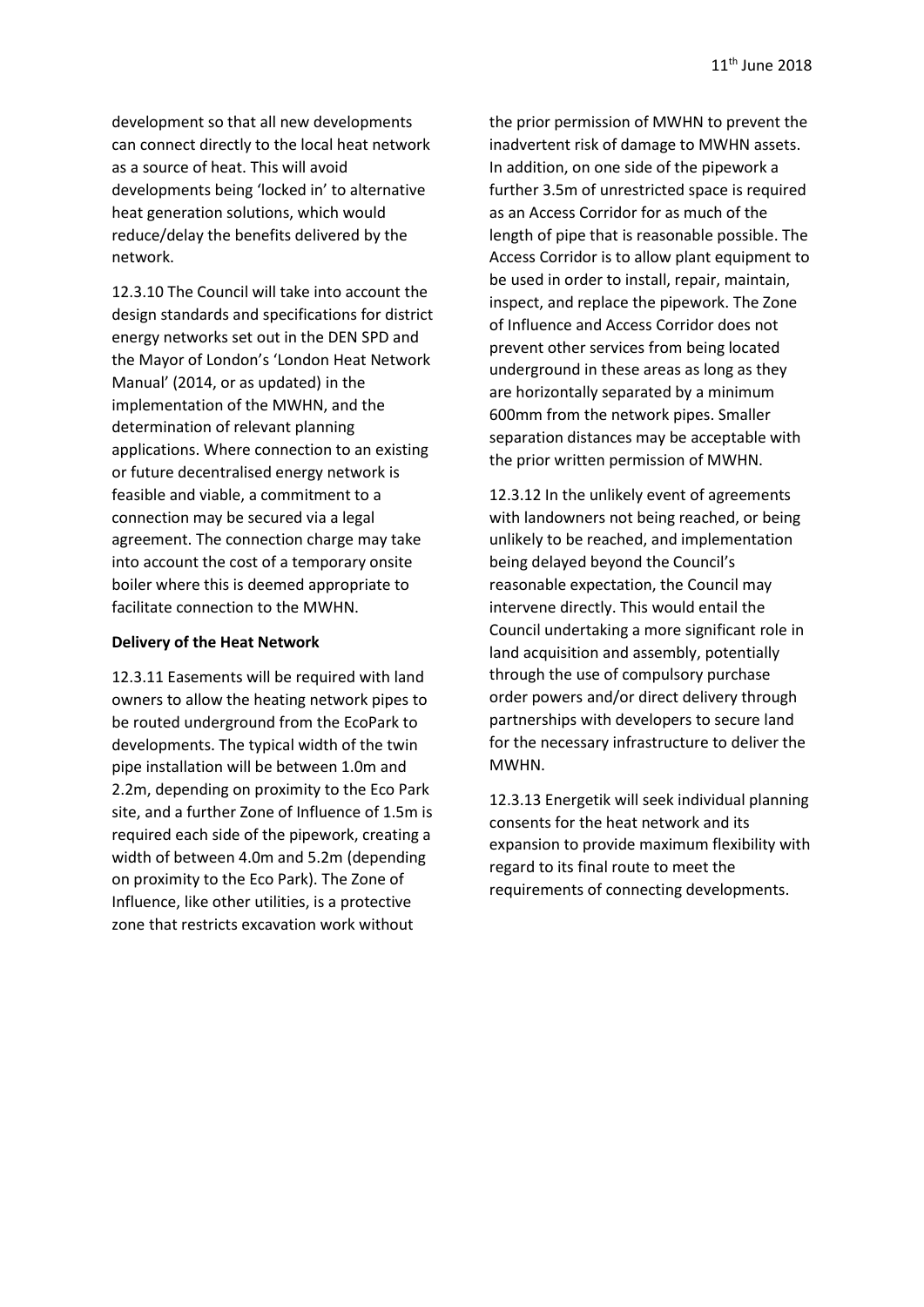### Policy EL26: The Meridian Water Heat Network

#### **Part A: Developing the Meridian Water Heat Network**

The Council supports the development of the Meridian Water Lee Valley Heat Network (MWHN). This will include safeguarding and securing:

• The establishment of an energy centre on the EcoPark site;

• A network route linking the EcoPark energy centre to the Meridian Water development; and

• Future connections towards other suitable developments, once they are identified.

The Council will continue to work with its partners and stakeholders to ensure that opportunities to establish connections across waterways, highways, railway land or private land interests allow for the future implementation of the MWHN.

Proposals for major developments which produce a significant amount of heat should supply heat to the MWHN unless it can be demonstrated that this is not technically feasible or economically viable, in accordance with policy DMD 52.

#### **Part B: The Eco Park Site and the MWHN**

To facilitate the delivery of the MWHN, development of the EcoPark site should enable heat/energy from the new energy recovery facility (ERF) when it is built to be captured and supplied to the MWHN energy centre. The DCO granted by the Secretary of State for the Eco Park site requires provision for combined heat and power. The DEN provider should reserve the right within the heat supply agreement with NLWA/ LWL to adapt the existing waste (EfW) facility to supply heat to the DEN energy centre such that if the new ERF completion is delayed, it

has the option to receive heat from the EfW facility if it is economic.

Detailed safeguarding routes and the location for an energy centre should be agreed with the Council as part of pre-application discussions.

#### **Part C: Creating a Resilient Network**

Development proposals which are connecting to the MWHN must demonstrate how they would enhance the resilience of the MWHN and allow provision of emergency back-up. This should include access to an area of hardstanding that could be used to park a truck mounted boiler and which is located a sufficient distance from any building with opening windows or inlet fresh air ventilation.

The Council will safeguard an "unobstructed" route for the MWHN pipe network along the Causeway within Meridian Water. "Unobstructed" here means a three metre wide zone with nothing built over it to a height of at least 10 metres.

#### **Part D: Connecting to the MWHN**

All major developments shall connect to or contribute towards the MWHN in accordance with Policy DMD 52 and the Decentralised Energy Network Technical Specification Heat Network SPD.

Where a major development is expected to be completed before the MWHN is able to supply it with heat then:

• If there are firm plans to enable the site to be connected to the MWHN within five years, the development should design for heat network connection from the outset and use temporary on-site boilers (potentially provided by the heat network operator) until network connection is possible.